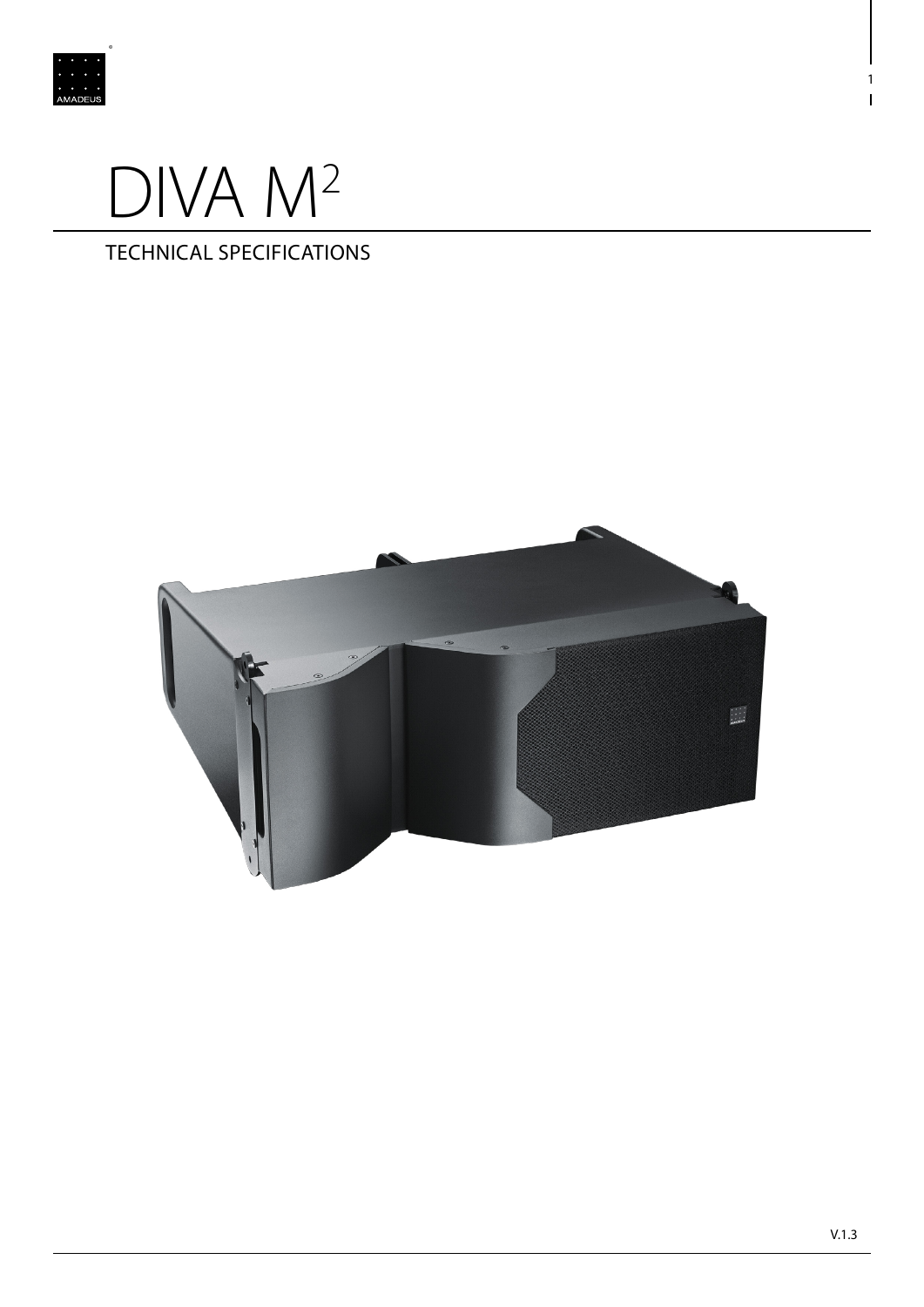

## ACOUSTICAL SPECIFICATIONS

| 65 Hz - 20 000 Hz |                                                                                           |
|-------------------|-------------------------------------------------------------------------------------------|
|                   |                                                                                           |
| 100°              |                                                                                           |
| 10°               |                                                                                           |
| 130 dB            | (*) Peak level at 1-meter under free field conditions using 12 dB crest factor pink noise |
| 142 dB            | (*) Peak level at 1-meter under free field conditions using 12 dB crest factor pink noise |
|                   |                                                                                           |

#### TECHNICAL SPECIFICATIONS

| Nominal impedance (LF)<br>Nominal impedance (MHF)                                                            | $16 \Omega$<br>$16 \Omega$                                                                                          |                         |
|--------------------------------------------------------------------------------------------------------------|---------------------------------------------------------------------------------------------------------------------|-------------------------|
| AES power handling (LF)<br>AES power handling (MHF)<br>PEAK power handling (LF)<br>PEAK power handling (MHF) | 700 W<br>150W<br>1 200 W<br>1 000 W                                                                                 |                         |
| Transducers (LF)<br>Enclosure type (LF)<br>Transducers (MHF)<br>Speaker type (MHF)<br>Crossover type         | $1 \times 8''$ (LF)<br>Bass reflex<br>$1 \times 3.5$ " (*) MHF, $1 \times 1.75$ " (*) HF<br>Coaxial<br>Active (FIR) | (*) Voice Coil Diameter |

### PHYSICAL SPECIFICATIONS

#### REFERENCES

| $M^2$ BUMP<br>M <sup>2</sup> BUMP MINI<br>M <sup>2</sup> RACK<br>FA3 DIVA M <sup>2</sup><br>FA1 DIVA M <sup>2</sup> SUB<br>TC3 DIVA $M^2$<br>TC1 DIVA M <sup>2</sup> SUB<br>TC2 DIVA M <sup>2</sup> SUB | Bumper for DIVA M <sup>2</sup> and M <sup>2</sup> SUB provided with 2 shackles<br>Bumper for DIVA M <sup>2</sup> provided with 2 shackles<br>Rack for power amplifiers with compatible rigging system<br>Fly Case $\degree$ for 3 DIVA M <sup>2</sup><br>Fly Case $\circ$ for 1 DIVA M <sup>2</sup> SUB<br>Touring cart for 3 DIVA $M^2$<br>Touring cart for 1 DIVA M <sup>2</sup> SUB<br>Touring cart for 2 DIVA M <sup>2</sup> SUB |
|---------------------------------------------------------------------------------------------------------------------------------------------------------------------------------------------------------|--------------------------------------------------------------------------------------------------------------------------------------------------------------------------------------------------------------------------------------------------------------------------------------------------------------------------------------------------------------------------------------------------------------------------------------|
| M <sup>2</sup> TOOLCASE                                                                                                                                                                                 | System technician toolkit including display, inclinometer sensor and >5mw<br>Class 3R 532nm laser units                                                                                                                                                                                                                                                                                                                              |
| 9005                                                                                                                                                                                                    | « Jet black » finish for cabinet, based on RAL 9005 color                                                                                                                                                                                                                                                                                                                                                                            |
| 9010                                                                                                                                                                                                    | « Pure white » finish for cabinet, based on RAL 9010 color                                                                                                                                                                                                                                                                                                                                                                           |
| 1013                                                                                                                                                                                                    | « Oyster white » finish for cabinet, based on RAL 1013 color                                                                                                                                                                                                                                                                                                                                                                         |
| 7040                                                                                                                                                                                                    | « Window grey » finish for cabinet, based on RAL 7040 color                                                                                                                                                                                                                                                                                                                                                                          |
| 7030                                                                                                                                                                                                    | « Stone grey » finish for cabinet, based on RAL 7030 color                                                                                                                                                                                                                                                                                                                                                                           |
| 5011                                                                                                                                                                                                    | « Steel blue » finish for cabinet, based on RAL 5011 color                                                                                                                                                                                                                                                                                                                                                                           |
| 9005                                                                                                                                                                                                    | « Jet black » color for Airtex © acoustical fabric, based on RAL 9005 color                                                                                                                                                                                                                                                                                                                                                          |
| 9006                                                                                                                                                                                                    | « White aluminium » color for Airtex © acoustical fabric, based on RAL 9006 color                                                                                                                                                                                                                                                                                                                                                    |
| 9010                                                                                                                                                                                                    | « Pure white » color for Airtex © acoustical fabric, based on RAL 9010 color                                                                                                                                                                                                                                                                                                                                                         |
| 1035                                                                                                                                                                                                    | « Pearl beige » color for Airtex © acoustical fabric, based on RAL 1035 color                                                                                                                                                                                                                                                                                                                                                        |
| 1036                                                                                                                                                                                                    | « Pearl gold » color for Airtex ® acoustical fabric, based on RAL 1036 color                                                                                                                                                                                                                                                                                                                                                         |